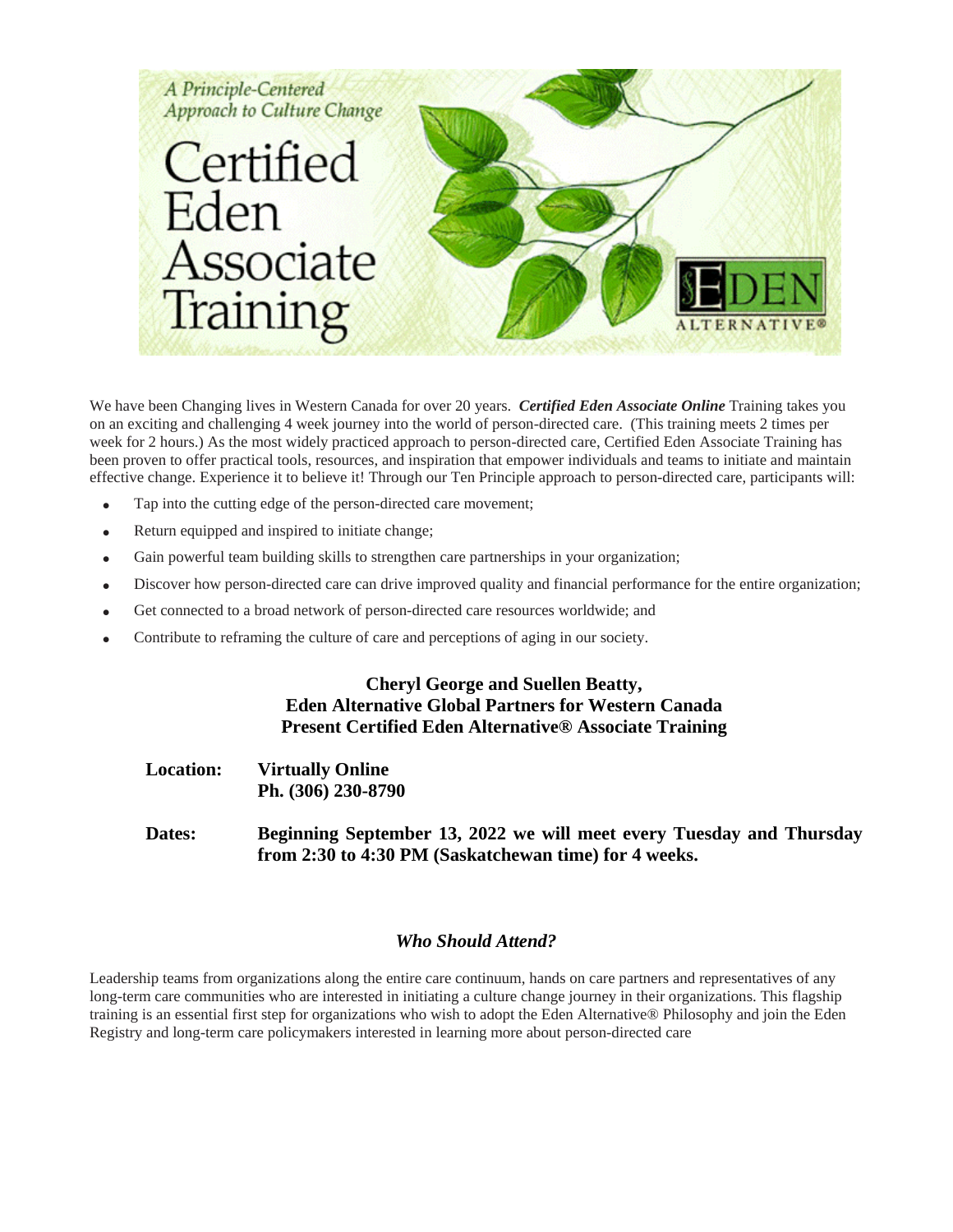#### *On Line Certified Eden Alternative® Associate Training Program A powerful tool for improving quality of life in long-term care*

#### **What Does It Cost?**

| <b>Training Sessions include</b>                                                                                                                                           | <b>Price</b>                |
|----------------------------------------------------------------------------------------------------------------------------------------------------------------------------|-----------------------------|
| Eight 2 hour sessions beginning Tuesday September 13 continuing every Tuesday and Thursday<br>until Thursday October 6, 2022. Classes will begin at 2:30 Saskatchewan time | \$750.00<br>37.50<br>787.50 |

### **REGISTRATION**

### **ON LINE CERTIFIED EDEN ASSOCIATE TRAINING – WESTERN CANADA**

**Tuesday and Thursdays 2:30 to 4:30 September 13 to October 6, 2022**

**Please Print Clearly:** 

Attendee Name **Attendee** Name

Email address \_\_\_\_\_\_\_\_\_\_\_\_\_\_\_\_\_\_\_\_\_\_\_\_\_\_\_\_\_\_\_\_\_\_\_\_\_\_\_\_\_\_\_\_\_\_\_\_\_\_\_\_\_\_\_

Organization Name\_\_\_\_\_\_\_\_\_\_\_\_\_\_\_\_\_\_\_\_\_\_\_\_\_\_\_\_\_\_\_\_\_\_\_\_\_\_\_\_\_\_\_\_\_\_\_\_\_\_\_\_

\*\*\*\*\*\**Please write your name here as you like it to appear on your certificate*:

\_\_\_\_\_\_\_\_\_\_\_\_\_\_\_\_\_\_\_\_\_\_\_\_\_\_\_\_\_\_\_\_\_\_\_\_\_\_\_\_\_\_\_\_\_\_\_\_\_\_\_\_\_\_\_\_\_\_\_\_\_\_\_\_\_\_\_\_

*And complete page 2 with partcipant contact information. Thank you*.

**Complete and return to: edenalt.canada@gmail.com**

 **Ph: (306) 230-8790 or**

**Fax: (306) 655-3727**

Upon receipt of your application & payment, you will receive the workbook and the Zoom link. Full payment is due upon registration and is non-refundable the 3 weeks prior to sessions beginning.

# **Application & payment must be submitted before workbook and Zoom link will be provided.**

*\$750.00* plus *\$37.50* GST = *\$787.50*

**Payment by eTransfer to the email address below. suellen.beatty@outlook.com Registration deadline is Friday September 2, 2022.**